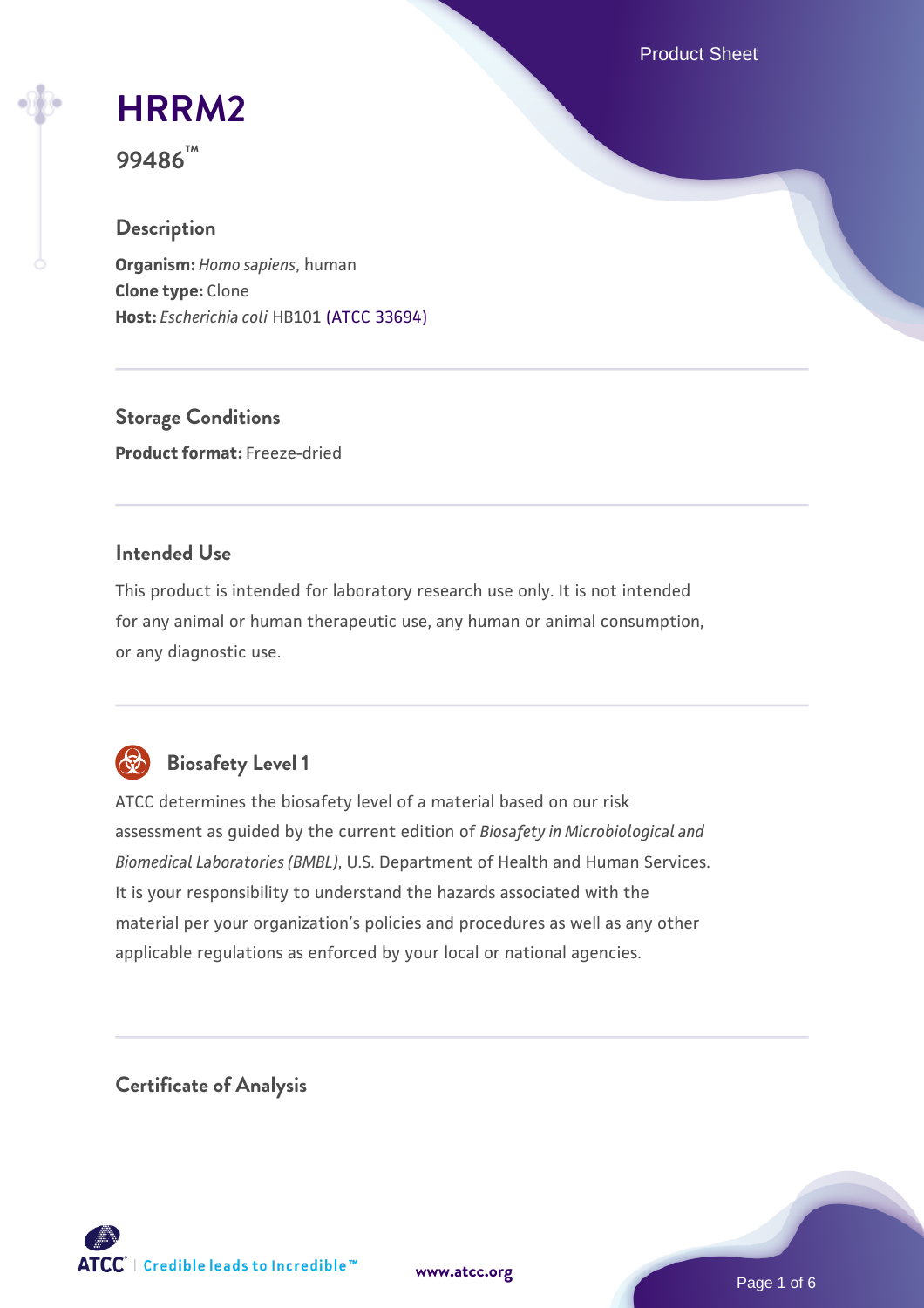### **[HRRM2](https://www.atcc.org/products/99486)** Product Sheet **99486**

For batch-specific test results, refer to the applicable certificate of analysis that can be found at www.atcc.org.

## **Insert Information**

**Insert size (kb):** 1.1699999999999999 **Type of DNA:** cDNA **Insert information:** DESCRIPTION OF INSERT COMPONENT: Insert 5' end: Modification: BamHI site Insert 3' end: Modification: HindIII site Cross references: DNA Seq. Acc.: X59618 Nucleotides ~1~1169 of the insert correspond to nucleotides 195-1364 of X59618. **Genome:** Homo sapiens **Chromosome:** 2 2 p25-p24 **Gene name:** ribonucleotide reductase M2 polypeptide **Gene product:** ribonucleotide reductase (ribonucleoside-diphosphate reductase) small subunit( ribonucleotide reductase, small subunit, ribonucleotide reductase M2 polypeptide) [RRM2] **Gene symbol:** RRM2 **Contains complete coding sequence:** Yes

## **Vector Information**

**Construct size (kb):** 5.125 **Intact vector size:** 3.900 **Vector name:** pCRII **Type of vector:** phagemid **Host range:** *Escherichia coli* **Vector end:** TA site **Cloning sites:** TA cloning between EcoRI sites **Insert detection:** lacZ' **Markers:** kanR; ampR

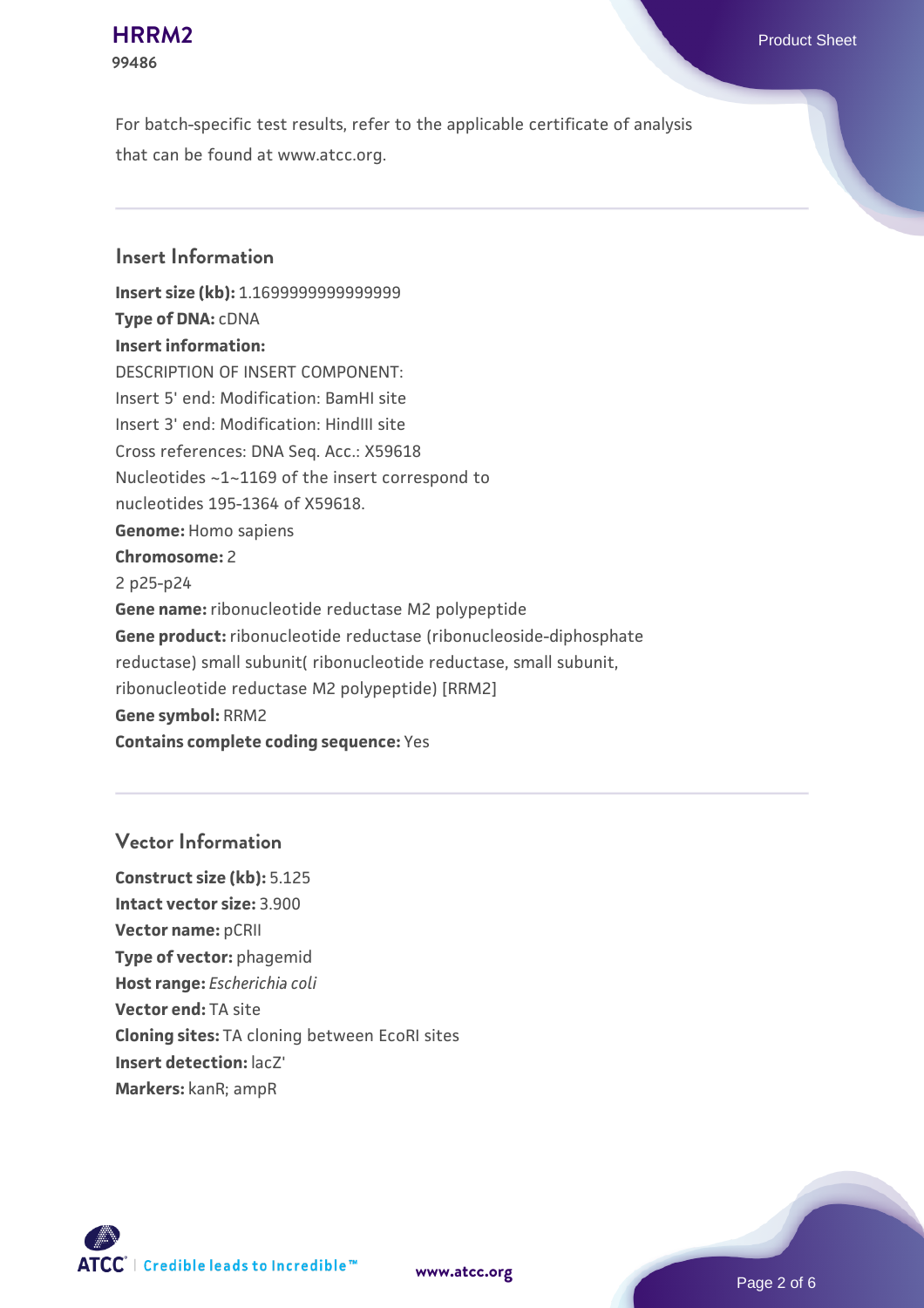**99486**

**[HRRM2](https://www.atcc.org/products/99486)** Product Sheet

Polylinker sites: Nsil; HindIII; KpnI; SacI; BamHI; SpeI; BstXI; EcoRI; EcoRI; EcoRV; BstXI; NotI; AvaI; XmaIII; XhoI; NsiI; XbaI; ApaI **Promoters:** lac; SP6; T7 **Replicon:** pMB1

## **Growth Conditions**

**Medium:**  [ATCC Medium 1227: LB Medium \(ATCC medium 1065\) with 50 mcg/ml](https://www.atcc.org/-/media/product-assets/documents/microbial-media-formulations/1/2/2/7/atcc-medium-1227.pdf?rev=581c98603b3e4b29a6d62ee0ba9ca578) [ampicillin](https://www.atcc.org/-/media/product-assets/documents/microbial-media-formulations/1/2/2/7/atcc-medium-1227.pdf?rev=581c98603b3e4b29a6d62ee0ba9ca578) **Temperature:** 37°C

#### **Notes**

Restriction digests of the clone give the following sizes (kb): BamHI--3.8, 1.2; HindIII--4.9; HindIII/EcoRI--3.9, 1.2; PstI--3.2, 1.1, 0.7; SalI--4.9. - ATCC staff

The insert contains the following restriction sites (approximate kb from the 5'

end): SalI--0.08; PstI--0.68; EcoRI--1.14.

- GenBank/EMBL/DDBJ

Constructed by PCR using primers that generated a BamHI site upstream of the initiation codon (5' ATCCGGATCCACTATG 3') and a HindIII site downstream of the termination codon (5' TAAATAAGCTTAAGC 3').

- personal communication

**Material Citation**

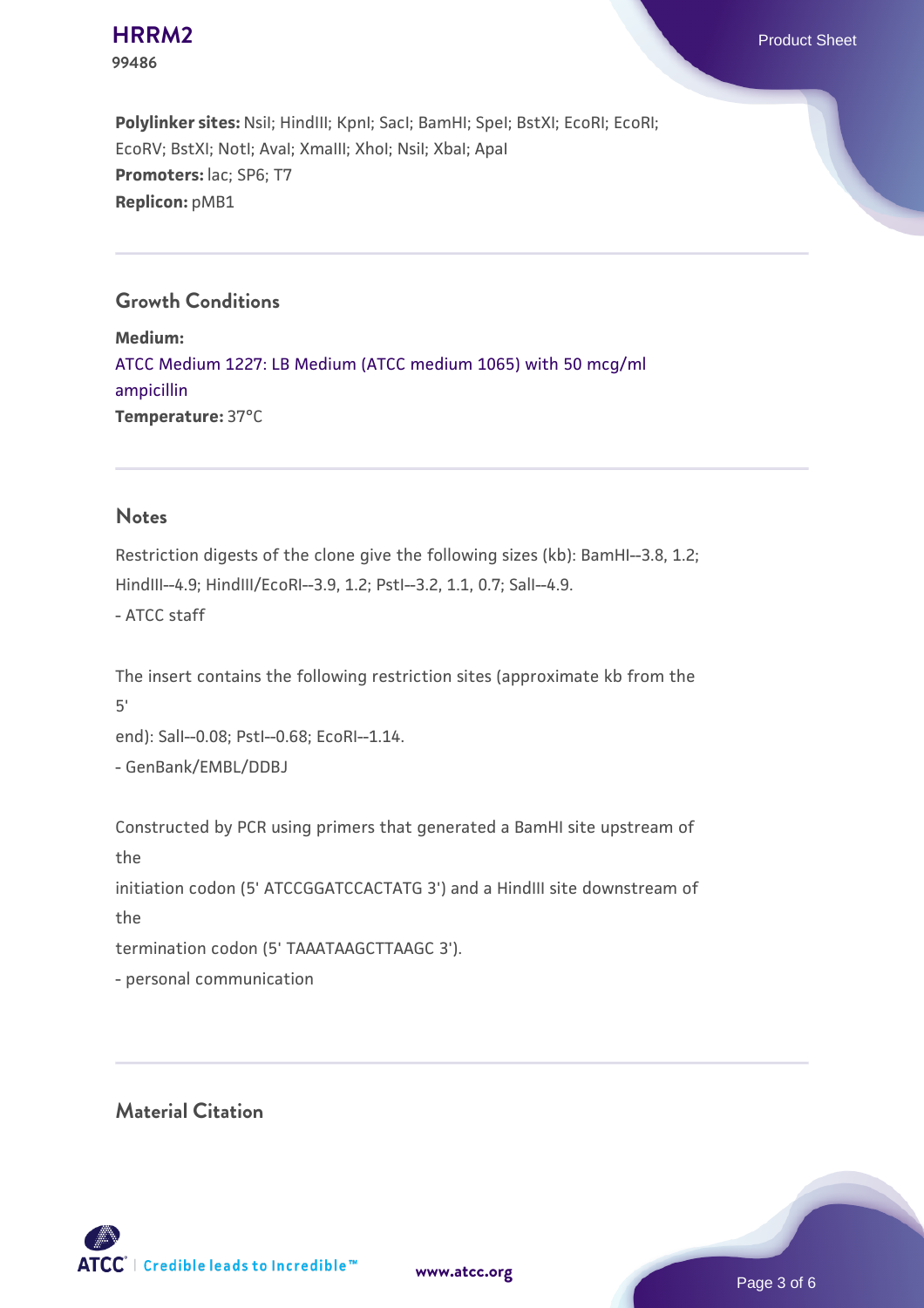# **99486**

If use of this material results in a scientific publication, please cite the material in the following manner: HRRM2 (ATCC 99486)

### **References**

References and other information relating to this material are available at www.atcc.org.

## **Warranty**

The product is provided 'AS IS' and the viability of  $ATCC<sup>®</sup>$  products is warranted for 30 days from the date of shipment, provided that the customer has stored and handled the product according to the information included on the product information sheet, website, and Certificate of Analysis. For living cultures, ATCC lists the media formulation and reagents that have been found to be effective for the product. While other unspecified media and reagents may also produce satisfactory results, a change in the ATCC and/or depositor-recommended protocols may affect the recovery, growth, and/or function of the product. If an alternative medium formulation or reagent is used, the ATCC warranty for viability is no longer valid. Except as expressly set forth herein, no other warranties of any kind are provided, express or implied, including, but not limited to, any implied warranties of merchantability, fitness for a particular purpose, manufacture according to cGMP standards, typicality, safety, accuracy, and/or noninfringement.

### **Disclaimers**

This product is intended for laboratory research use only. It is not intended for any animal or human therapeutic use, any human or animal consumption,

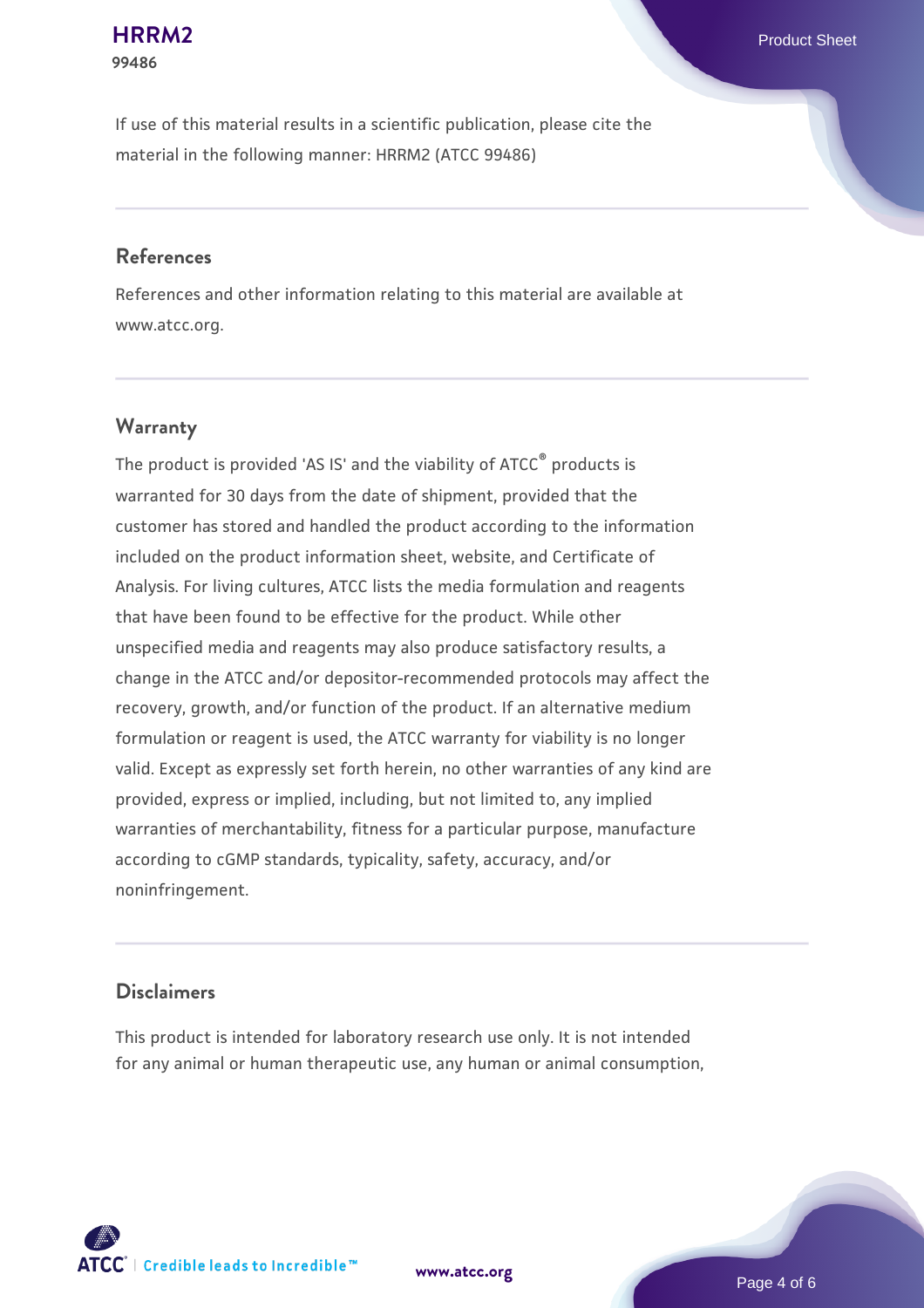**99486**

or any diagnostic use. Any proposed commercial use is prohibited without a license from ATCC.

While ATCC uses reasonable efforts to include accurate and up-to-date information on this product sheet, ATCC makes no warranties or representations as to its accuracy. Citations from scientific literature and patents are provided for informational purposes only. ATCC does not warrant that such information has been confirmed to be accurate or complete and the customer bears the sole responsibility of confirming the accuracy and completeness of any such information.

This product is sent on the condition that the customer is responsible for and assumes all risk and responsibility in connection with the receipt, handling, storage, disposal, and use of the ATCC product including without limitation taking all appropriate safety and handling precautions to minimize health or environmental risk. As a condition of receiving the material, the customer agrees that any activity undertaken with the ATCC product and any progeny or modifications will be conducted in compliance with all applicable laws, regulations, and guidelines. This product is provided 'AS IS' with no representations or warranties whatsoever except as expressly set forth herein and in no event shall ATCC, its parents, subsidiaries, directors, officers, agents, employees, assigns, successors, and affiliates be liable for indirect, special, incidental, or consequential damages of any kind in connection with or arising out of the customer's use of the product. While reasonable effort is made to ensure authenticity and reliability of materials on deposit, ATCC is not liable for damages arising from the misidentification or misrepresentation of such materials.

Please see the material transfer agreement (MTA) for further details regarding the use of this product. The MTA is available at www.atcc.org.

## **Copyright and Trademark Information**

© ATCC 2021. All rights reserved.

ATCC is a registered trademark of the American Type Culture Collection.



**[www.atcc.org](http://www.atcc.org)**

Page 5 of 6